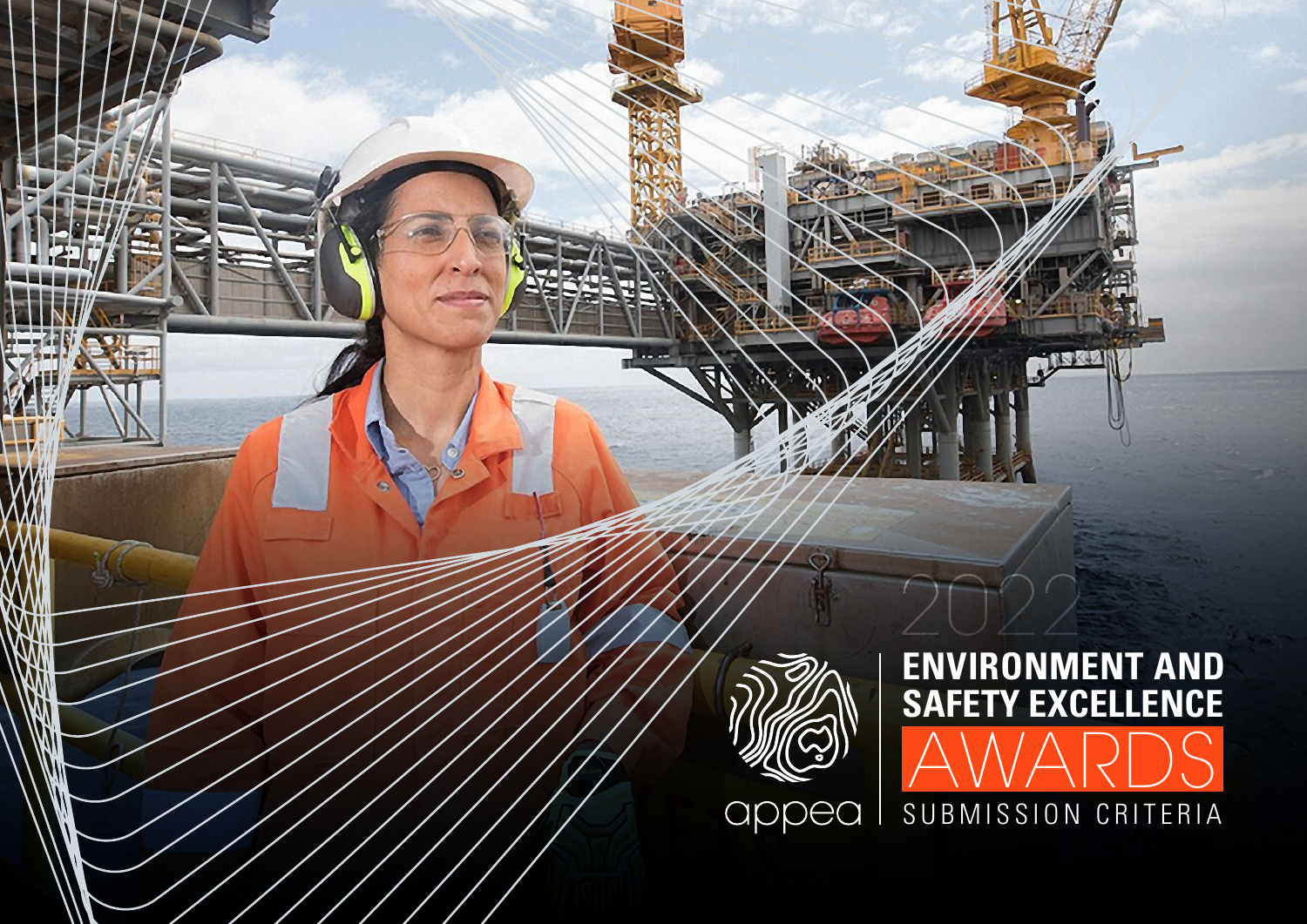

## Award categories

#### **Thank you for your interest in the APPEA Excellence Awards 2022.**

Since 2001, the awards have showcased the oil and gas industry's unwavering commitment to maintain high environmental and safety standards.

**The APPEA Excellence Awards recognise outstanding achievements and performance from the previous calendar year.** 

Each year four awards are presented across two categories.

#### **Company awards**

APPEA full members wishing to showcase a range of initiatives should generally nominate for the company awards category.

- Company Environment Excellence Award
- **Company Safety Excellence Award.**

#### **Project awards**

APPEA associate members who have employed innovative approaches to support full member field operations are encouraged to apply for Project awards category.

- Environment Project Excellence Award
- Safety Project Excellence Award.

This document provides information to support the submission process. For more details, visit: **[www.appea.com.au](http://www.appea.com.au) or APPEA member's portal.**

#### All award submissions are assessed against five key criteria:

- **1** Culture and leadership
- **2** Performance
- **3** Risk monitoring, evaluation and management
- **4** Engagement and collaboration
- **5** Innovation and external advocacy

In addition to the five key criteria, submissions may also provide additional supporting information as collateral such as: video (hyperlinks); graphics; reports; brochures; and publications etc.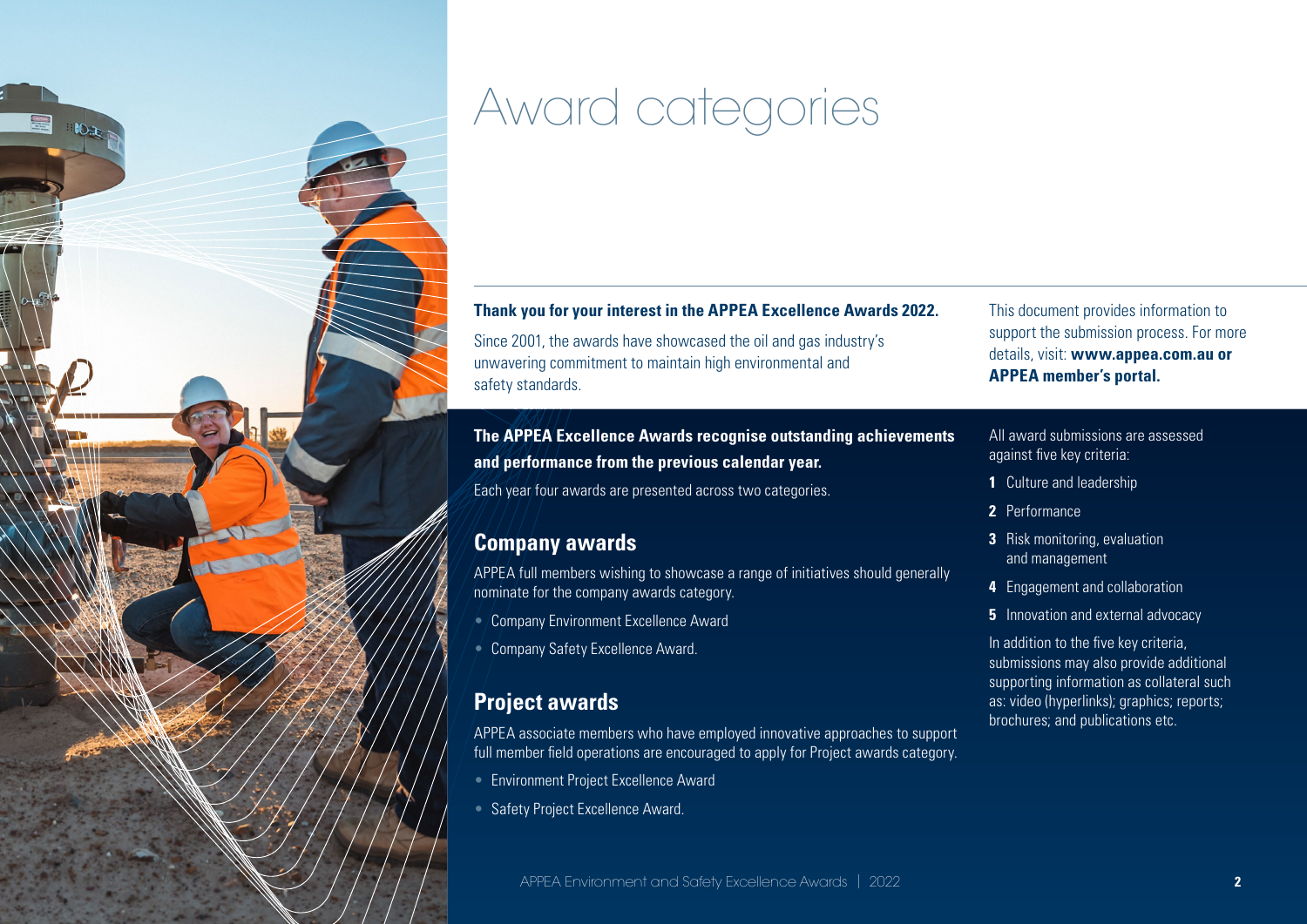# Company award criteria

|               | <b>Environment</b> Culture and leadership                                                                                                                                                                                                                                                                                                                                                                                                                                   | <b>Performance</b>                                                                                                                                                                                                                                                     | <b>Risk monitoring, evaluation</b><br>and management                                                                                                                                                                      | <b>Engagement</b><br>and collaboration                                                                                                                  | Innovation, and external advocacy                                                                                                                                                                                                                                                                                                                                                                                                                                                         |
|---------------|-----------------------------------------------------------------------------------------------------------------------------------------------------------------------------------------------------------------------------------------------------------------------------------------------------------------------------------------------------------------------------------------------------------------------------------------------------------------------------|------------------------------------------------------------------------------------------------------------------------------------------------------------------------------------------------------------------------------------------------------------------------|---------------------------------------------------------------------------------------------------------------------------------------------------------------------------------------------------------------------------|---------------------------------------------------------------------------------------------------------------------------------------------------------|-------------------------------------------------------------------------------------------------------------------------------------------------------------------------------------------------------------------------------------------------------------------------------------------------------------------------------------------------------------------------------------------------------------------------------------------------------------------------------------------|
|               | Positive environmental culture,<br>including demonstrated<br>engagement of senior leaders.<br>Demonstrated company-<br>$\bullet$<br>wide focus on environmental<br>performance/duty.<br>• Support to staff (e.g. training,<br>induction and professional<br>development).<br>• How the company contributes<br>to APPEA or otherwise provides<br>industry leadership (provide<br>examples).                                                                                  | Summary of environmental<br>performance.<br>• Demonstrated prioritisation of<br>environmental outcomes.                                                                                                                                                                | • Demonstrated of a<br>systems-based approach to<br>environmental management<br>include:<br>provide detail of how<br>existing and emerging<br>environmental risks were<br>identified, monitored,<br>assessed and managed. | • Provide evidence<br>of collaborative<br>and meaningful<br>stakeholder<br>engagement that<br>positively influenced<br>operational control<br>measures. | • Demonstrated lower cost solution for more<br>efficient and improved performance.<br>• Demonstrated innovation, e.g. use of automation,<br>digitisation and/or application of clean<br>technologies.<br>Demonstrated use of independent peer-reviewed<br>science, including commissioned/published<br>literature.<br>Commitment to supporting industry-wide<br>$\bullet$<br>performance improvement.<br>Sharing learnings with relevant stakeholders and<br>$\bullet$<br>industry peers. |
| <b>Safety</b> | • Positive safety culture, including<br>demonstrated engagement of<br>senior leaders.<br>Demonstrated company-wide<br>focus on safety performance.<br>• Demonstrated workforce<br>consultation.<br>Support to staff (e.g.<br>$\bullet$<br>training, induction, and<br>professional development),<br>including Health and Safety<br>Representatives (HSRs).<br>• How the company contributes<br>to APPEA or otherwise provides<br>industry leadership (provide<br>examples). | Summary of number and<br>nature of reportable incidents<br>over the award period.<br>• Process safety (provide<br>details on Tier1/2/3 events).<br>• Personal safety (provide details<br>on incidents/injuries).<br>Demonstrated prioritisation of<br>safety outcomes. | Demonstration of a systems-<br>$\bullet$<br>based approach to safety/<br>asset integrity management.<br>provide detail of how<br>existing and emerging<br>hazards were identified,<br>monitored, assessed and<br>managed. | Expand upon your<br>approach to engage<br>and collaborate with<br>your workforce.<br>• Detail how you<br>have supported or<br>empowered HSRs.           | • Demonstrated lower cost solution for<br>more efficient and improved performance.<br>Demonstrated innovation, e.g. use of automation,<br>$\bullet$<br>digitisation and/or application of technology.<br>• Demonstrated use of literature, data and analytics.<br>Sharing learnings with workforce, relevant<br>$\bullet$<br>stakeholders and industry peers.<br>Commitment to supporting industry-wide<br>performance improvement.                                                       |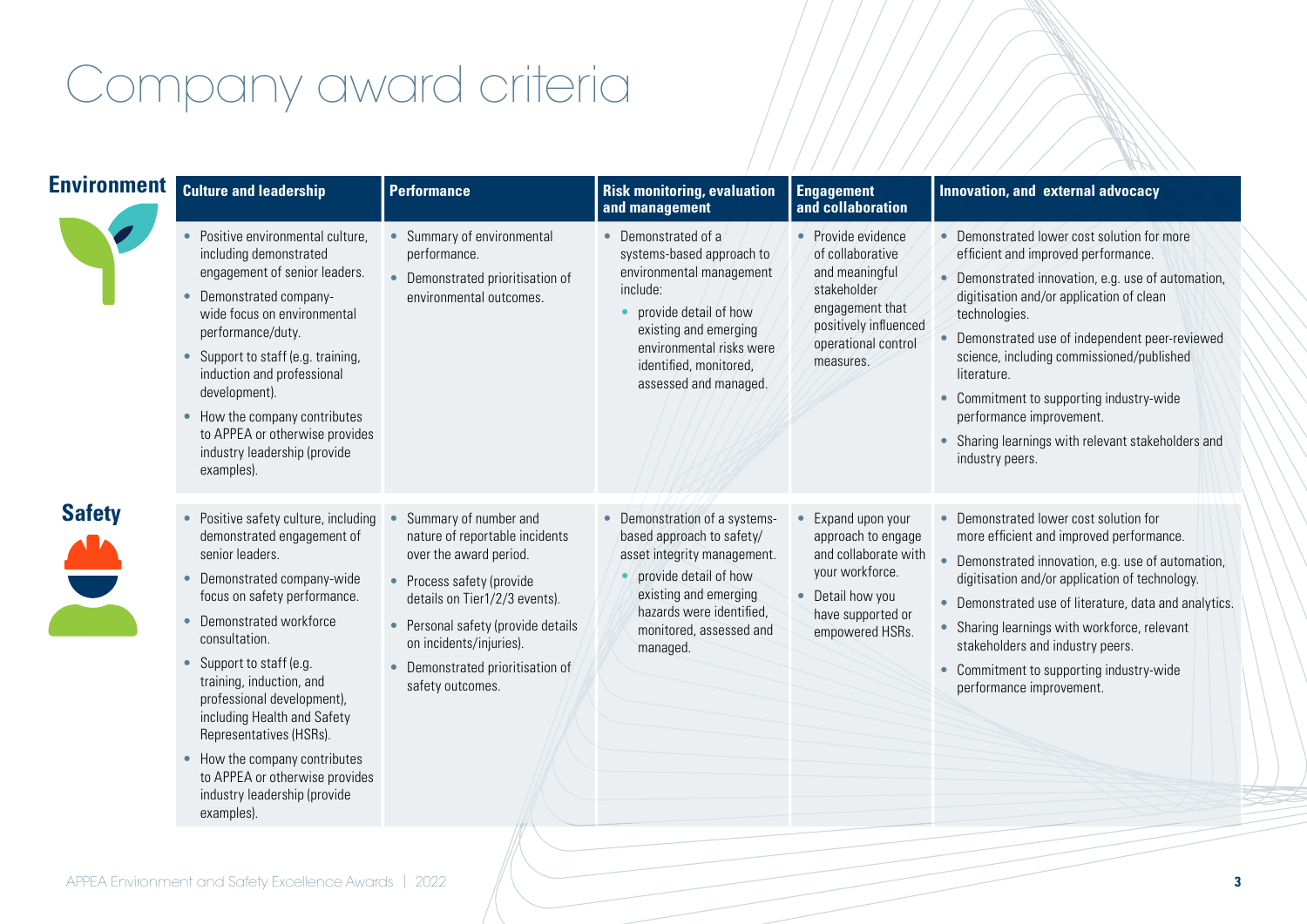## Project award criteria

| <b>Environment</b> | <b>Culture and leadership</b>                                                | <b>Performance</b>                                                                                                                                                                                                                                                                    | <b>Risk monitoring, evaluation</b><br>and management                                                                                       | <b>Engagement</b><br>and collaboration                                                                                                                                                                                                                                                                                                                                          | Innovation, and external advocacy                                                                                                                                                                                                                                                                                                                                         |
|--------------------|------------------------------------------------------------------------------|---------------------------------------------------------------------------------------------------------------------------------------------------------------------------------------------------------------------------------------------------------------------------------------|--------------------------------------------------------------------------------------------------------------------------------------------|---------------------------------------------------------------------------------------------------------------------------------------------------------------------------------------------------------------------------------------------------------------------------------------------------------------------------------------------------------------------------------|---------------------------------------------------------------------------------------------------------------------------------------------------------------------------------------------------------------------------------------------------------------------------------------------------------------------------------------------------------------------------|
|                    | Describe the company's<br>culture and how this<br>influenced project design. | Describe the project<br>achievements:<br>• What were the anticipated<br>project outcomes and how<br>were they maximised?<br>• How did the project<br>contribute to improved<br>environmental outcomes<br>and understanding of the<br>environment (alternatively<br>less uncertainty)? | • Describe how existing<br>and emerging risks were<br>systematically identified,<br>monitored, assessed and<br>managed (provide examples). | • Describe how stakeholders<br>contributed to improving project<br>outcomes.<br>• If possible, provide evidence<br>of meaningful stakeholder<br>engagement that positively<br>influenced operational control<br>measures.<br>Describe ongoing stakeholder<br>۰<br>engagement commitments e.g.<br>how were/will stakeholders<br>be engaged throughout project<br>implementation? | • Provide examples of:<br>lower cost solutions for more efficient and<br>improved performance<br>innovation, e.g. use of automation,<br>digitisation and/or application of clean<br>technologies.<br>Describe the use of independent peer-reviewed<br>science, either commissioned or reviewed.<br>Describe insights and how lessons learned<br>$\bullet$<br>were shared. |
| <b>Safety</b>      | Describe the company's<br>culture and how this<br>influenced project design. | Describe the project<br>achievements:<br>• What were the anticipated<br>project outcomes and how<br>were they maximised?<br>• How did the project contribute<br>to improved personal/process<br>safety outcomes.                                                                      | Describe how existing and<br>emerging hazards were<br>systematically identified,<br>monitored, assessed and<br>managed (provide examples). | • Describe how the workforce<br>contributed to improving<br>project outcomes.<br>• Describe your ongoing<br>consultation commitments<br>to your workforce.                                                                                                                                                                                                                      | • Provide examples of:<br>lower cost solutions for more efficient and<br>improved performance.<br>innovation, e.g. use of automation,<br>digitisation and/or application of technology.<br>Describe the use of literature, data, analytics.<br>$\bullet$<br>Describe insights or how lessons learned<br>$\bullet$<br>were shared.                                         |
|                    |                                                                              |                                                                                                                                                                                                                                                                                       |                                                                                                                                            |                                                                                                                                                                                                                                                                                                                                                                                 |                                                                                                                                                                                                                                                                                                                                                                           |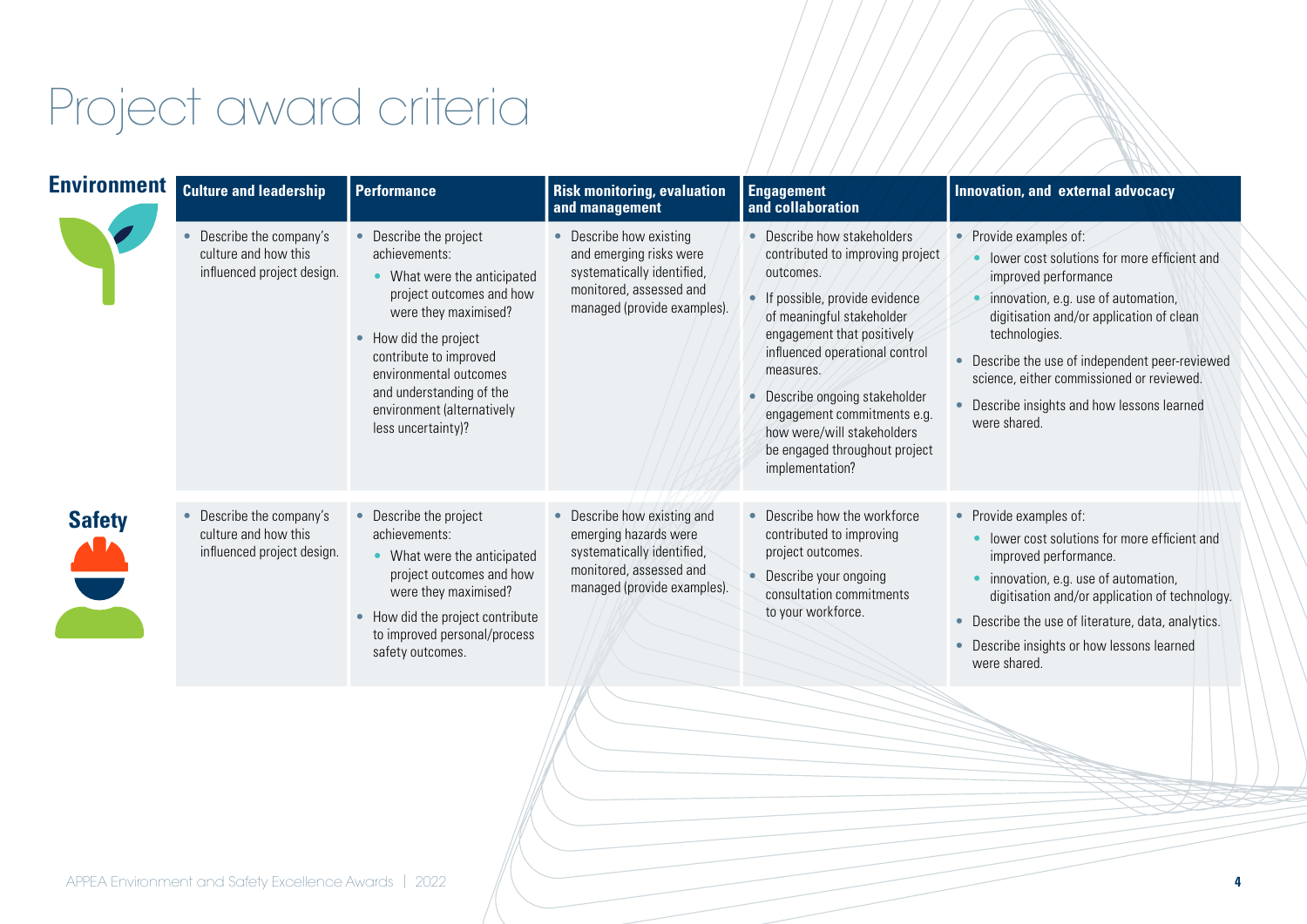### Terms and conditions

The Excellence Awards are open to all APPEA members—full and associate.

- **1** Submissions should focus on performance, projects, and initiatives from the previous calendar year.
- **2** Submissions templates must be lodged in the approved manner (with relevant details and associated declaration) prior to the published closing date.
- **3** APPEA has discretion in deciding the outcomes of the Excellence Awards.
- **4** APPEA reserves the right not to announce award category winners in any given year.